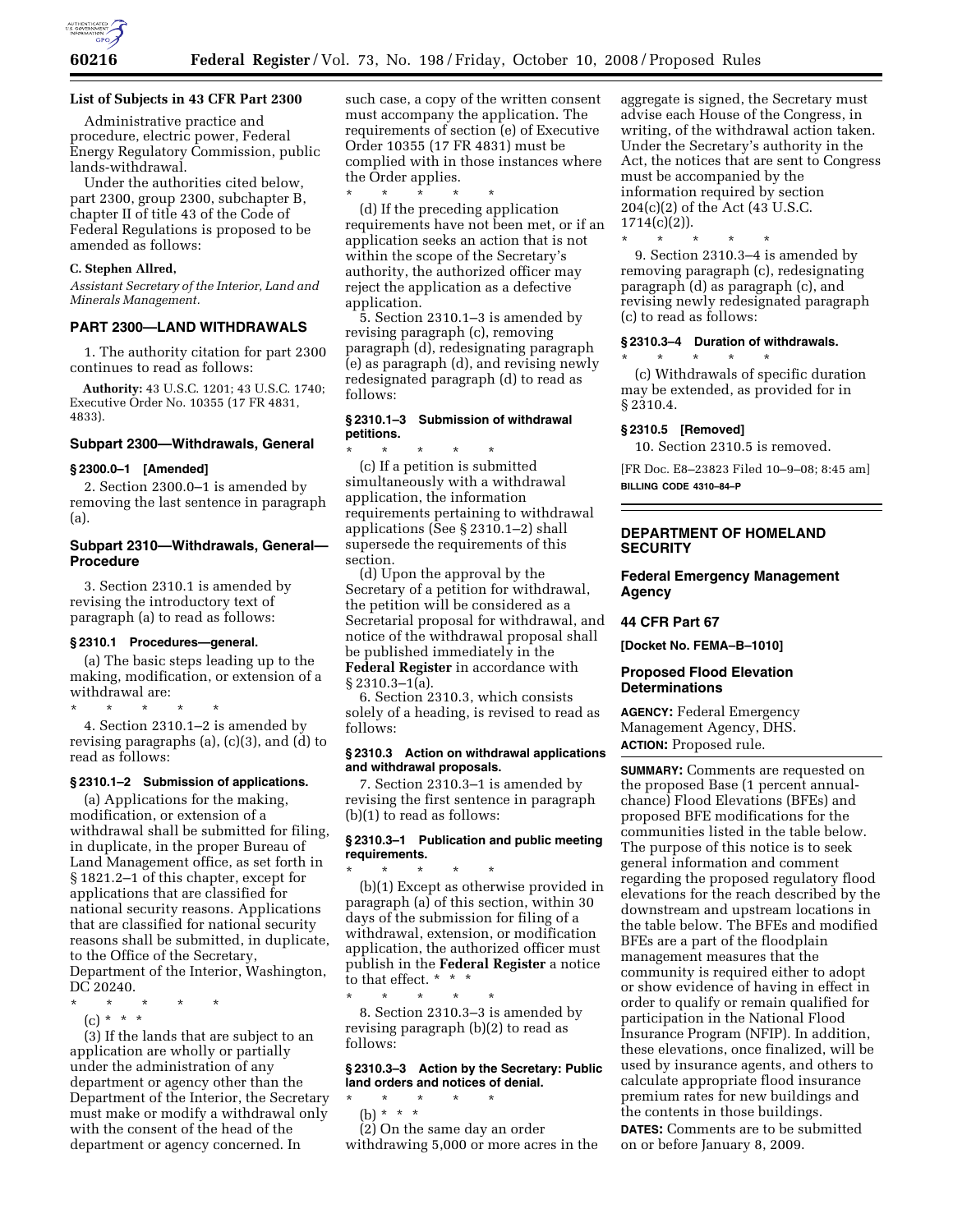**ADDRESSES:** The corresponding preliminary Flood Insurance Rate Map (FIRM) for the proposed BFEs for each community are available for inspection at the community's map repository. The respective addresses are listed in the table below.

You may submit comments, identified by Docket No. FEMA-B–1010, to William R. Blanton, Jr., Chief, Engineering Management Branch, Mitigation Directorate, Federal Emergency Management Agency, 500 C Street, SW., Washington, DC 20472, (202) 646–3151, or (e-mail) *bill.blanton@dhs.gov*.

# **FOR FURTHER INFORMATION CONTACT:**

William R. Blanton, Jr., Chief, Engineering Management Branch, Mitigation Directorate, Federal Emergency Management Agency, 500 C Street, SW., Washington, DC 20472, (202) 646–3151 or (e-mail) *bill.blanton@dhs.gov*.

**SUPPLEMENTARY INFORMATION:** The Federal Emergency Management Agency (FEMA) proposes to make determinations of BFEs and modified BFEs for each community listed below, in accordance with section 110 of the Flood Disaster Protection Act of 1973, 42 U.S.C. 4104, and 44 CFR 67.4(a).

These proposed BFEs and modified BFEs, together with the floodplain management criteria required by 44 CFR 60.3, are the minimum that are required. They should not be construed to mean that the community must change any

existing ordinances that are more stringent in their floodplain management requirements. The community may at any time enact stricter requirements of its own, or pursuant to policies established by other Federal, State, or regional entities. These proposed elevations are used to meet the floodplain management requirements of the NFIP and are also used to calculate the appropriate flood insurance premium rates for new buildings built after these elevations are made final, and for the contents in these buildings.

Comments on any aspect of the Flood Insurance Study and FIRM, other than the proposed BFEs, will be considered. A letter acknowledging receipt of any comments will not be sent.

*Administrative Procedure Act Statement.* This matter is not a rulemaking governed by the Administrative Procedure Act (APA), 5 U.S.C. 553. FEMA publishes flood elevation determinations for notice and comment; however, they are governed by the Flood Disaster Protection Act of 1973, 42 U.S.C. 4105, and the National Flood Insurance Act of 1968, 42 U.S.C. 4001 *et seq*., and do not fall under the APA.

*National Environmental Policy Act.*  This proposed rule is categorically excluded from the requirements of 44 CFR part 10, Environmental Consideration. An environmental impact assessment has not been prepared.

*Regulatory Flexibility Act.* As flood elevation determinations are not within the scope of the Regulatory Flexibility Act, 5 U.S.C. 601–612, a regulatory flexibility analysis is not required.

*Executive Order 12866, Regulatory Planning and Review.* This proposed rule is not a significant regulatory action under the criteria of section 3(f) of Executive Order 12866, as amended.

*Executive Order 13132, Federalism.*  This proposed rule involves no policies that have federalism implications under Executive Order 13132.

*Executive Order 12988, Civil Justice Reform.* This proposed rule meets the applicable standards of Executive Order 12988.

# **List of Subjects in 44 CFR Part 67**

Administrative practice and procedure, Flood insurance, Reporting and recordkeeping requirements.

Accordingly, 44 CFR part 67 is proposed to be amended as follows:

### **PART 67—[AMENDED]**

1. The authority citation for part 67 continues to read as follows:

**Authority:** 42 U.S.C. 4001 *et seq.*; Reorganization Plan No. 3 of 1978, 3 CFR, 1978 Comp., p. 329; E.O. 12127, 44 FR 19367, 3 CFR, 1979 Comp., p. 376.

### **§ 67.4 [Amended]**

2. The tables published under the authority of § 67.4 are proposed to be amended as follows:

| Flooding source(s)                                     | Location of referenced elevation ** | * Elevation in feet (NGVD)<br>+ Elevation in feet (NAVD)<br># Depth in feet above<br>around |          | Communities affected |
|--------------------------------------------------------|-------------------------------------|---------------------------------------------------------------------------------------------|----------|----------------------|
|                                                        |                                     | Effective                                                                                   | Modified |                      |
| <b>Colbert County, Alabama, and Incorporated Areas</b> |                                     |                                                                                             |          |                      |

| Pond Creek      |                                                                                                          | $+515$       | $+514$           | City of Muscle Shoals,<br>Colbert County. |
|-----------------|----------------------------------------------------------------------------------------------------------|--------------|------------------|-------------------------------------------|
|                 |                                                                                                          | $+516$       | $+515$           |                                           |
|                 | South of 6th Street between Elledge Lane and Indus-<br>trial Drive.                                      | $+495$       | +493             | City of Muscle Shoals.                    |
| Sink Hole 10A   | At Oak Villa Drive approximately 550 feet west of<br>Elledge Lane.                                       | $+495$       | +494             | City of Muscle Shoals.                    |
| Sink Hole 10B   | Bordered by Oak Villa Lane to the south, Oak Villa<br>Drive to the east and Cypress Street to the north. | $+495$       | +494             | City of Muscle Shoals.                    |
| Sink Hole 11    | North of 6th Street between Laurel Oak Drive and<br>Brooke Drive.                                        | $+495$       | $+498$           | City of Muscle Shoals.                    |
| Tennessee River | At the border of Lauderdale, Colbert, and Lawrence<br>Counties.                                          | None<br>None | $+431$<br>$+509$ | Colbert County.                           |

\* National Geodetic Vertical Datum.

# Depth in feet above ground.

+ North American Vertical Datum.

\*\* BFEs to be changed include the listed downstream and upstream BFEs, and include BFEs located on the stream reach between the referenced locations above. Please refer to the revised Flood Insurance Rate Map located at the community map repository (see below) for exact locations of all BFEs to be changed.

Send comments to William R. Blanton, Jr., Chief, Engineering Management Branch, Mitigation Directorate, Federal Emergency Management Agency, 500 C Street, SW., Washington, DC 20472.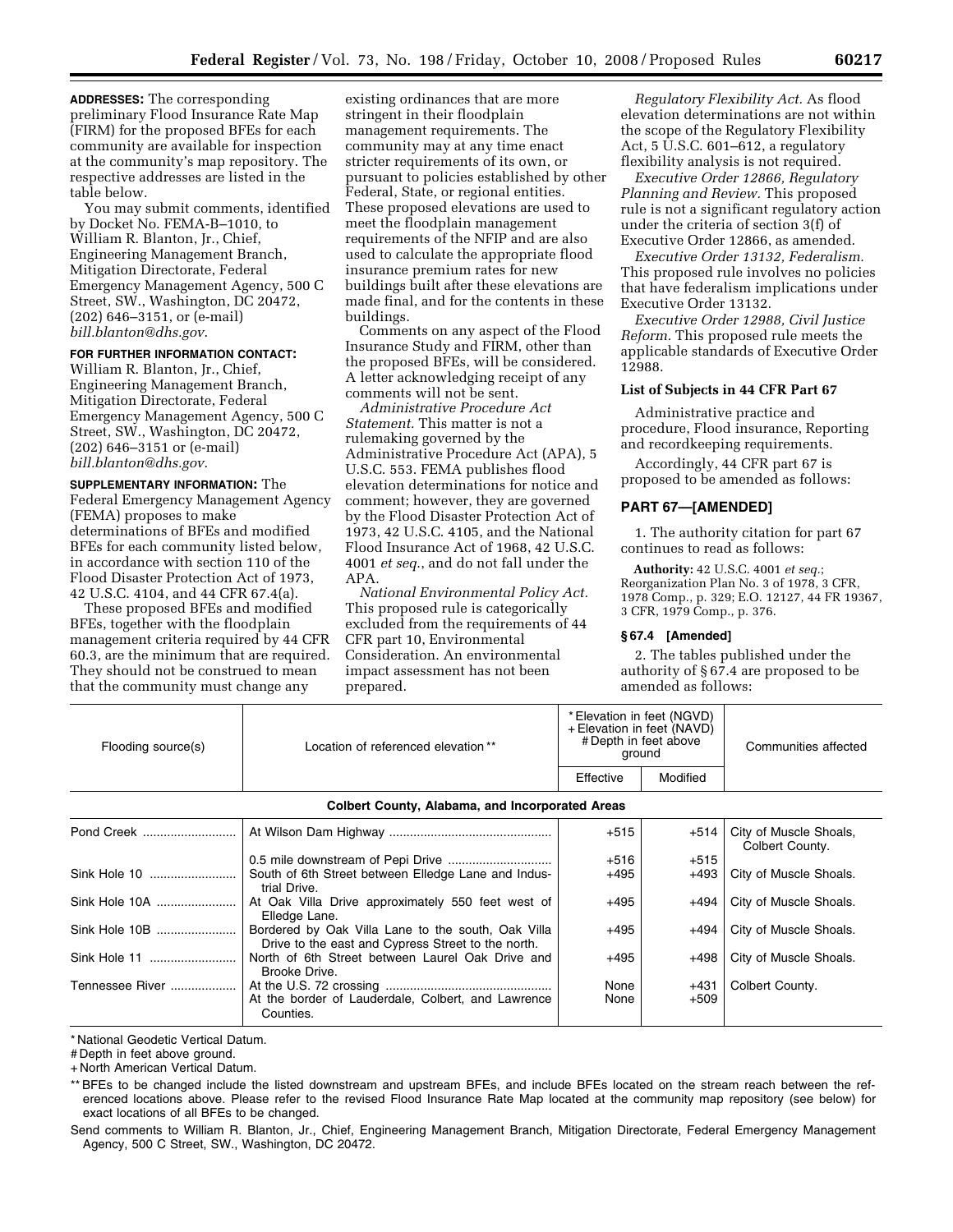| Flooding source(s) | Location of referenced elevation ** | * Elevation in feet (NGVD)<br>+ Elevation in feet (NAVD)<br># Depth in feet above<br>around |          | Communities affected |
|--------------------|-------------------------------------|---------------------------------------------------------------------------------------------|----------|----------------------|
|                    |                                     | Effective                                                                                   | Modified |                      |
| <b>ADDRESSES</b>   |                                     |                                                                                             |          |                      |

### **City of Muscle Shoals**

Maps are available for inspection at 2010 East Avalon Avenue, Muscle Shoals, AL 35662.

**Colbert County** 

Maps are available for inspection at 201 N. Main Street, Tuscumbia, AL 35674.

| Lewis & Clark County, Montana, and Incorporated Areas |                                                           |         |         |                                                                       |
|-------------------------------------------------------|-----------------------------------------------------------|---------|---------|-----------------------------------------------------------------------|
| Silver Creek                                          | Approximately 100 feet upstream of Interstate 15          | None    | +3700   | Unincorporated Areas of<br>Lewis And Clark County.                    |
|                                                       |                                                           | $+3764$ | $+3765$ |                                                                       |
| Tenmile Creek                                         | Approximately 3000 feet upstream of East Sierra<br>Road.  | +3706   | +3708   | Unincorporated Areas of<br>Lewis And Clark County,<br>City of Helena. |
|                                                       | Approximately 50 feet downstream of Blue Cloud<br>Bridge. | None    | $+4093$ |                                                                       |

\* National Geodetic Vertical Datum.

+ North American Vertical Datum.

# Depth in feet above ground.

\*\* BFEs to be changed include the listed downstream and upstream BFEs, and include BFEs located on the stream reach between the referenced locations above. Please refer to the revised Flood Insurance Rate Map located at the community map repository (see below) for exact locations of all BFEs to be changed.

Send comments to William R. Blanton, Jr., Chief, Engineering Management Branch, Mitigation Directorate, Federal Emergency Management Agency, 500 C Street, SW., Washington, DC 20472.

### **ADDRESSES**

### **City of Helena**

Maps are available for inspection at 316 N. Park Ave., Helena, MT 59623.

# **Unincorporated Areas of Lewis And Clark County**

Maps are available for inspection at 221 Breckenridge St., Helena, MT 59623.

| Merrick County, Nebraska, and Incorporated Areas |                                                                                                                                |              |                    |                                            |  |
|--------------------------------------------------|--------------------------------------------------------------------------------------------------------------------------------|--------------|--------------------|--------------------------------------------|--|
| Platte River                                     | Approximately 0.50 mile downstream of Union Pacific<br>Railroad.<br>Approximately 0.68 mile upstream of State Highway  <br>14. | None<br>None | $+1685$<br>$+1711$ | Unincorporated Areas of<br>Merrick County. |  |

\* National Geodetic Vertical Datum.

+ North American Vertical Datum.

# Depth in feet above ground.

\*\* BFEs to be changed include the listed downstream and upstream BFEs, and include BFEs located on the stream reach between the referenced locations above. Please refer to the revised Flood Insurance Rate Map located at the community map repository (see below) for exact locations of all BFEs to be changed.

Send comments to William R. Blanton, Jr., Chief, Engineering Management Branch, Mitigation Directorate, Federal Emergency Management Agency, 500 C Street, SW., Washington, DC 20472.

# **ADDRESSES**

# **Unincorporated Areas of Merrick County**

Maps are available for inspection at 1510 18th Street, Central City, NE 68826.

### **Ashe County, North Carolina, and Incorporated Areas**

| Bear Creek       | Approximately 600 feet upstream of the confluence<br>with South Fork New River. | $+2676$ | $+2677$ | Unincorporated Areas of<br>Ashe County.                            |
|------------------|---------------------------------------------------------------------------------|---------|---------|--------------------------------------------------------------------|
|                  | Approximately 1.8 miles upstream of NC 16 Highway                               | None    | $+2826$ |                                                                    |
| Beaver Creek     | Approximately 1,500 feet downstream of Mash Stuart<br>Road (State Road 1199).   | $+2871$ | $+2872$ | Unincorporated Areas of<br>Ashe County, Town of<br>West Jefferson. |
|                  | Approximately 350 feet upstream of Earl Ray Road<br>(State Road 1144).          | None    | $+3120$ |                                                                    |
| Big Horse Creek  | Approximately 550 feet upstream of the confluence<br>with North Fork New River. | None    | $+2645$ | Unincorporated Areas of<br>Ashe County, Town of<br>Lansing.        |
|                  | Approximately 0.6 mile upstream of Farmers Store<br>Road (State Road 1360).     | None    | $+3642$ |                                                                    |
| Big Laurel Creek | At the confluence with North Fork New River                                     | $+2815$ | $+2814$ | Unincorporated Areas of<br>Ashe County.                            |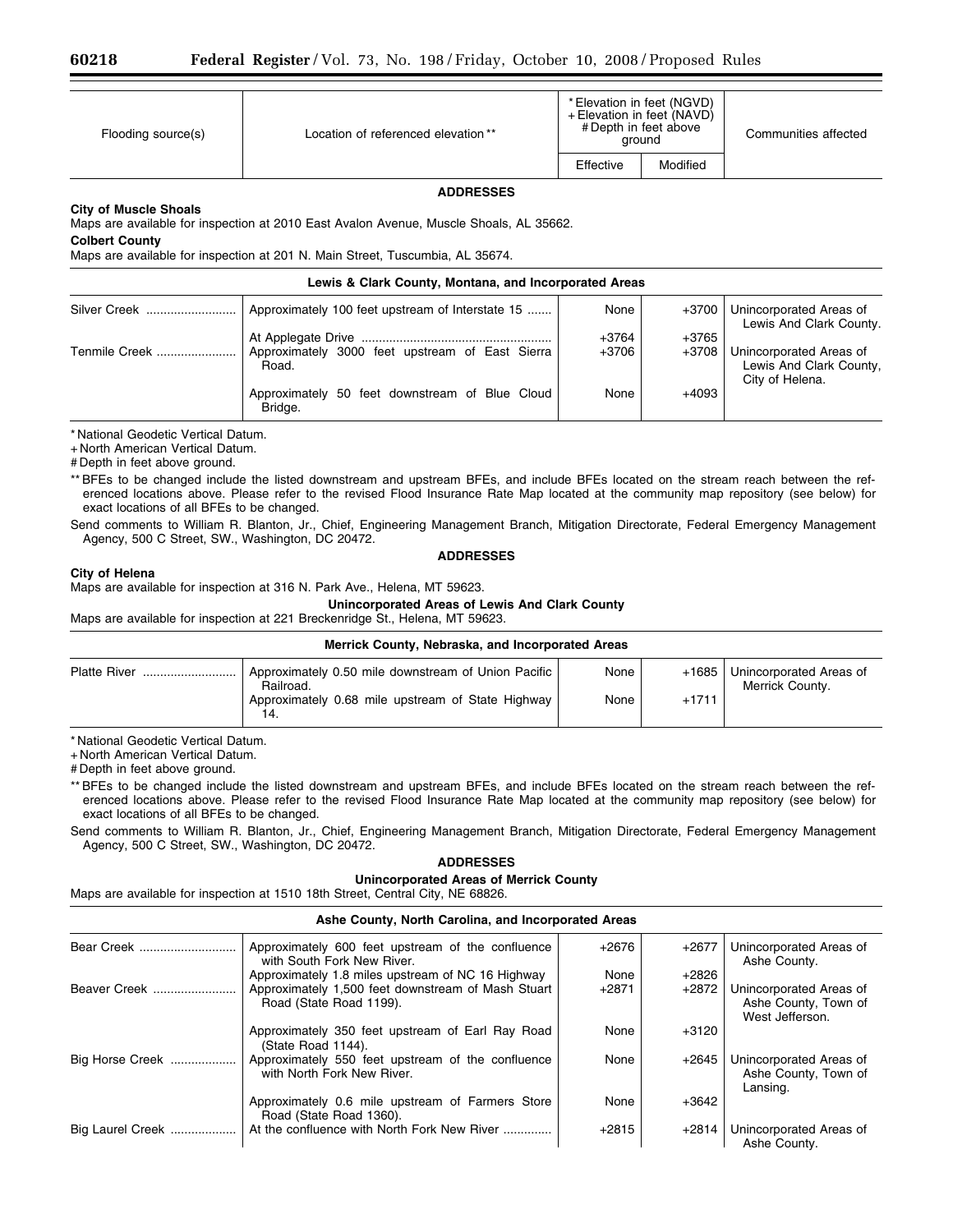| 60219 |
|-------|
|-------|

۰

| Flooding source(s)         | * Elevation in feet (NGVD)<br>+ Elevation in feet (NAVD)<br># Depth in feet above<br>Location of referenced elevation**<br>ground |                 |                    | Communities affected                    |
|----------------------------|-----------------------------------------------------------------------------------------------------------------------------------|-----------------|--------------------|-----------------------------------------|
|                            |                                                                                                                                   | Effective       | Modified           |                                         |
|                            | Approximately 40 feet downstream of Denny Road<br>(State Road 1326).                                                              | None            | +3232              |                                         |
| Big Windfall Branch        | At the confluence with Big Horse Creek                                                                                            | None            | $+2707$            | Unincorporated Areas of<br>Ashe County. |
|                            | Approximately 300 feet downstream of Big Windfall<br>Road (State Road 1353).                                                      | None            | $+3039$            |                                         |
| Brush Fork                 | Approximately 500 feet upstream of the confluence<br>with North Fork New River.                                                   | None            | $+3029$            | Unincorporated Areas of<br>Ashe County. |
|                            | Approximately 75 feet upstream of West Brushy Fork<br>Road (State Road 1302).                                                     | None            | $+3155$            |                                         |
| Buffalo Creek              | At the second crossing of Warrensville Drive (State<br>Road 1507).                                                                | None            | $+2687$            | Unincorporated Areas of<br>Ashe County. |
| Cabbage Creek              | Approximately 0.7 mile upstream of Perry Road<br>Approximately 100 feet upstream of the confluence<br>with North Fork New River.  | None<br>$+2896$ | $+3046$<br>$+2897$ | Unincorporated Areas of<br>Ashe County. |
|                            | Approximately 360 feet upstream of Cabbage Creek<br>Road (State Road 1307).                                                       | None            | $+2963$            |                                         |
| Cabbage Creek Tributary    |                                                                                                                                   | None            | $+2942$            | Unincorporated Areas of<br>Ashe County. |
|                            | Approximately 1,500 feet upstream of the confluence<br>with Cabbage Creek.                                                        | None            | $+2959$            |                                         |
| Call Creek                 |                                                                                                                                   | None            | $+2888$            | Unincorporated Areas of<br>Ashe County. |
|                            | Approximately 200 feet downstream of East Mill<br>Creek Road (State Road 1112).                                                   | None            | $+3055$            |                                         |
| Cole Branch                | Approximately 1.1 miles upstream of the confluence<br>with Beaver Creek.                                                          | None            | $+3045$            | Town of West Jefferson.                 |
| Cranberry Creek            | Approximately 1.2 miles upstream of the confluence<br>with Beaver Creek.<br>Approximately 950 feet upstream of the confluence     | None<br>None    | $+3071$<br>$+2565$ | Unincorporated Areas of                 |
|                            | with South Fork New River.<br>Approximately 1.2 miles upstream of NC 88 Highway                                                   | None            | $+2743$            | Ashe County.                            |
| Cranberry Creek West       | Е.<br>Approximately 630 feet upstream of the confluence                                                                           | $+2898$         | $+2899$            | Unincorporated Areas of                 |
|                            | with South Fork New River.<br>Approximately 1,000 feet upstream of Cranberry                                                      | None            | $+3029$            | Ashe County.                            |
| East Fork                  | Springs Road (State Road 1100).<br>At the confluence with Pine Swamp Creek                                                        | None            | $+2910$            | Unincorporated Areas of                 |
|                            | Approximately 0.8 mile upstream of Idlewild Road                                                                                  | None            | $+3057$            | Ashe County.                            |
| Elk Creek (into South Fork | (State Road 1003).<br>Approximately 150 feet upstream of the confluence                                                           | None            | $+2955$            | Unincorporated Areas of                 |
| New River).                | with South Fork New River.<br>Approximately 1.3 miles upstream of Preacher                                                        | None            | $+3071$            | Ashe County.                            |
| Ezra Fork Creek            | Blackburn Road (State Road 1117).<br>Approximately 1,560 feet upstream of U.S. Highway                                            | None            | $+2818$            | Unincorporated Areas of                 |
|                            | 221.<br>Approximately 0.5 mile upstream of U.S. 221 High-                                                                         | None            | $+2838$            | Ashe County.                            |
| Fees Branch                | way.                                                                                                                              | None            | +2890              | Unincorporated Areas of                 |
|                            | Approximately 500 feet upstream of Fees Branch<br>Road (State Road 1372).                                                         | None            | $+2948$            | Ashe County.                            |
| Gap Creek                  | Approximately 1,700 feet upstream of the confluence<br>with South Fork New River.                                                 | +2862           | +2863              | Unincorporated Areas of<br>Ashe County. |
| Grassy Creek               |                                                                                                                                   | None<br>None    | $+2952$<br>$+2483$ | Unincorporated Areas of                 |
|                            | Approximately 1.1 miles upstream of Old NC 16 High-                                                                               | None            | $+2679$            | Ashe County.                            |
| Greer Branch               | way (State Road 1573).<br>At the confluence with South Fork Little Horse Creek                                                    | None            | $+2905$            | Unincorporated Areas of                 |
|                            | Approximately 0.6 mile upstream of Greer Hollow                                                                                   | None            | $+3037$            | Ashe County.                            |
| Helton Creek               | Road (State Road 1333).<br>Approximately 1,200 feet upstream of the confluence                                                    | None            | $+2556$            | Unincorporated Areas of                 |
|                            | with North Fork New River.<br>Approximately 0.9 mile upstream of Fees Branch<br>Road (State Road 1372).                           | None            | $+2962$            | Ashe County.                            |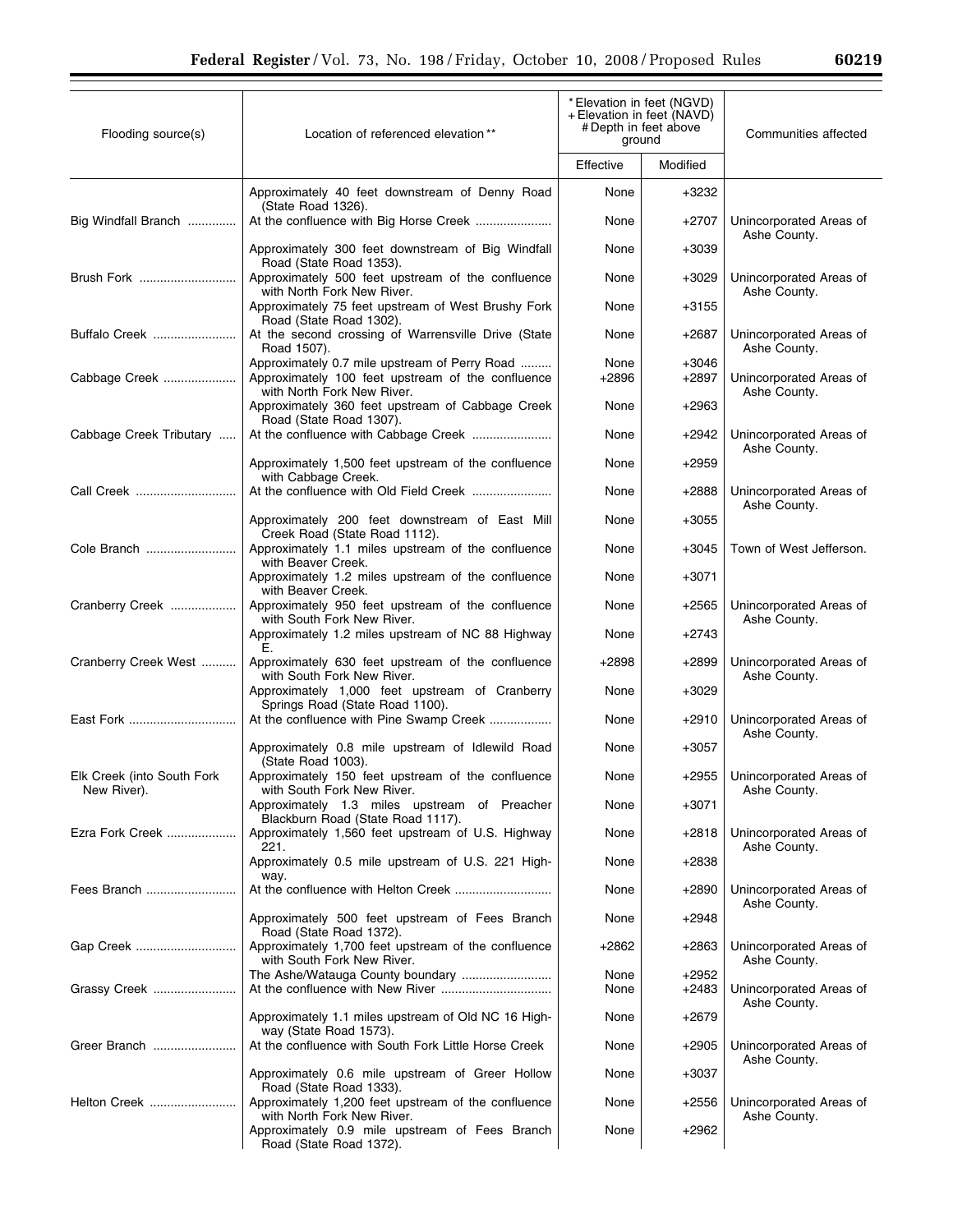Ξ

| Flooding source(s)                   | Location of referenced elevation**                                                 | *Elevation in feet (NGVD)<br>+ Elevation in feet (NAVD)<br># Depth in feet above<br>ground |                    | Communities affected                                               |
|--------------------------------------|------------------------------------------------------------------------------------|--------------------------------------------------------------------------------------------|--------------------|--------------------------------------------------------------------|
|                                      |                                                                                    | Effective                                                                                  | Modified           |                                                                    |
| Helton Creek Tributary 1             |                                                                                    | None                                                                                       | $+2777$            | Unincorporated Areas of<br>Ashe County.                            |
|                                      | Approximately 0.5 mile upstream of the confluence of<br>Helton Creek Tributary 1A. | None                                                                                       | +2864              |                                                                    |
| Helton Creek Tributary 1A            | At the confluence with Helton Creek Tributary 1                                    | None                                                                                       | +2816              | Unincorporated Areas of<br>Ashe County.                            |
|                                      | Approximately 1,320 feet upstream of Spencer<br>Branch Road (State Road 1373).     | None                                                                                       | $+2848$            |                                                                    |
| Jerd Branch                          |                                                                                    | None                                                                                       | $+2805$            | Unincorporated Areas of<br>Ashe County.                            |
|                                      | Approximately 1,093 feet upstream of NC Highway<br>194.                            | None                                                                                       | $+2884$            |                                                                    |
| Jones Branch                         |                                                                                    | None                                                                                       | +2723              | Unincorporated Areas of<br>Ashe County.                            |
| Little Buffalo Creek                 | At the Virginia/North Carolina state boundary                                      | None<br>None                                                                               | $+2758$<br>$+2782$ | Unincorporated Areas of<br>Ashe County, Town of<br>West Jefferson. |
|                                      | Approximately 0.8 mile upstream of the confluence<br>with Buffalo Creek.           | None                                                                                       | +2981              |                                                                    |
| Little Buffalo Creek Tributary<br>1. |                                                                                    | None                                                                                       | +2921              | Unincorporated Areas of<br>Ashe County, Town of<br>West Jefferson. |
|                                      | Approximately 170 feet downstream of South Main<br>Street.                         | None                                                                                       | +2968              |                                                                    |
| Little Helton Creek                  |                                                                                    | None                                                                                       | +2636              | Unincorporated Areas of<br>Ashe County.                            |
|                                      | Approximately 200 feet upstream of the Virginia/North<br>Carolina state boundary.  | None                                                                                       | +2757              |                                                                    |
| Little Helton Creek Tributary<br>1.  | At the confluence with Little Helton Creek                                         | None                                                                                       | +2691              | Unincorporated Areas of<br>Ashe County.                            |
|                                      | Approximately 0.6 mile upstream of the confluence<br>with Little Helton Creek.     | None                                                                                       | +2750              |                                                                    |
| Little Helton Creek Tributary<br>2.  |                                                                                    | None                                                                                       | +2751              | Unincorporated Areas of<br>Ashe County.                            |
|                                      | Approximately 0.4 mile upstream of the confluence<br>with Little Helton Creek.     | None                                                                                       | +2798              |                                                                    |
| Little Horse Creek                   | At the confluence with Big Horse Creek                                             | None                                                                                       | +2665              | Unincorporated Areas of<br>Ashe County.                            |
|                                      | Approximately 1.1 miles upstream of Little Horse<br>Creek Road (State Road 1324).  | None                                                                                       | +3033              |                                                                    |
| Little Laurel Creek                  | At the confluence with Big Laurel Creek                                            | None                                                                                       | +2843              | Unincorporated Areas of<br>Ashe County.                            |
|                                      | Approximately 880 feet upstream of Little Laurel Road<br>(State Road 1310).        | None                                                                                       | +3323              |                                                                    |
| Little Naked Creek                   | Approximately 1,490 feet upstream of East Landing                                  | +2685<br>None                                                                              | +2686<br>+2712     | Unincorporated Areas of<br>Ashe County.                            |
| Little Peak Creek                    | Drive.                                                                             | None                                                                                       | +2608              | Unincorporated Areas of                                            |
|                                      | Approximately 0.5 mile upstream of Little Peak Creek                               | None                                                                                       | +2690              | Ashe County.                                                       |
| Little Phoenix Creek                 | Road.<br>Approximately 250 feet upstream of the confluence                         | None                                                                                       | +2604              | Unincorporated Areas of                                            |
|                                      | with North Fork New River.<br>Approximately 0.9 mile upstream of the confluence of | None                                                                                       | +2836              | Ashe County.                                                       |
| Little Phoenix Creek Tribu-          | Little Phoenix Creek Tributary.<br>At the confluence with Little Phoenix Creek     | None                                                                                       | +2727              | Unincorporated Areas of                                            |
| tary.                                | Approximately 0.4 mile upstream of Old NC Highway                                  | None                                                                                       | +2871              | Ashe County.                                                       |
| Little Piney Creek                   | 16 (State Road 1573).                                                              | None                                                                                       | +2634              | Unincorporated Areas of                                            |
|                                      | Approximately 1,210 feet upstream of Piney Creek<br>Road (State Road 1517).        | None                                                                                       | +2679              | Ashe County.                                                       |
| Long Branch                          |                                                                                    | None                                                                                       | +2643              | Unincorporated Areas of<br>Ashe County.                            |
|                                      | Approximately 0.4 mile upstream of Jim Duvall Road<br>(State Road 1528).           | None                                                                                       | +2715              |                                                                    |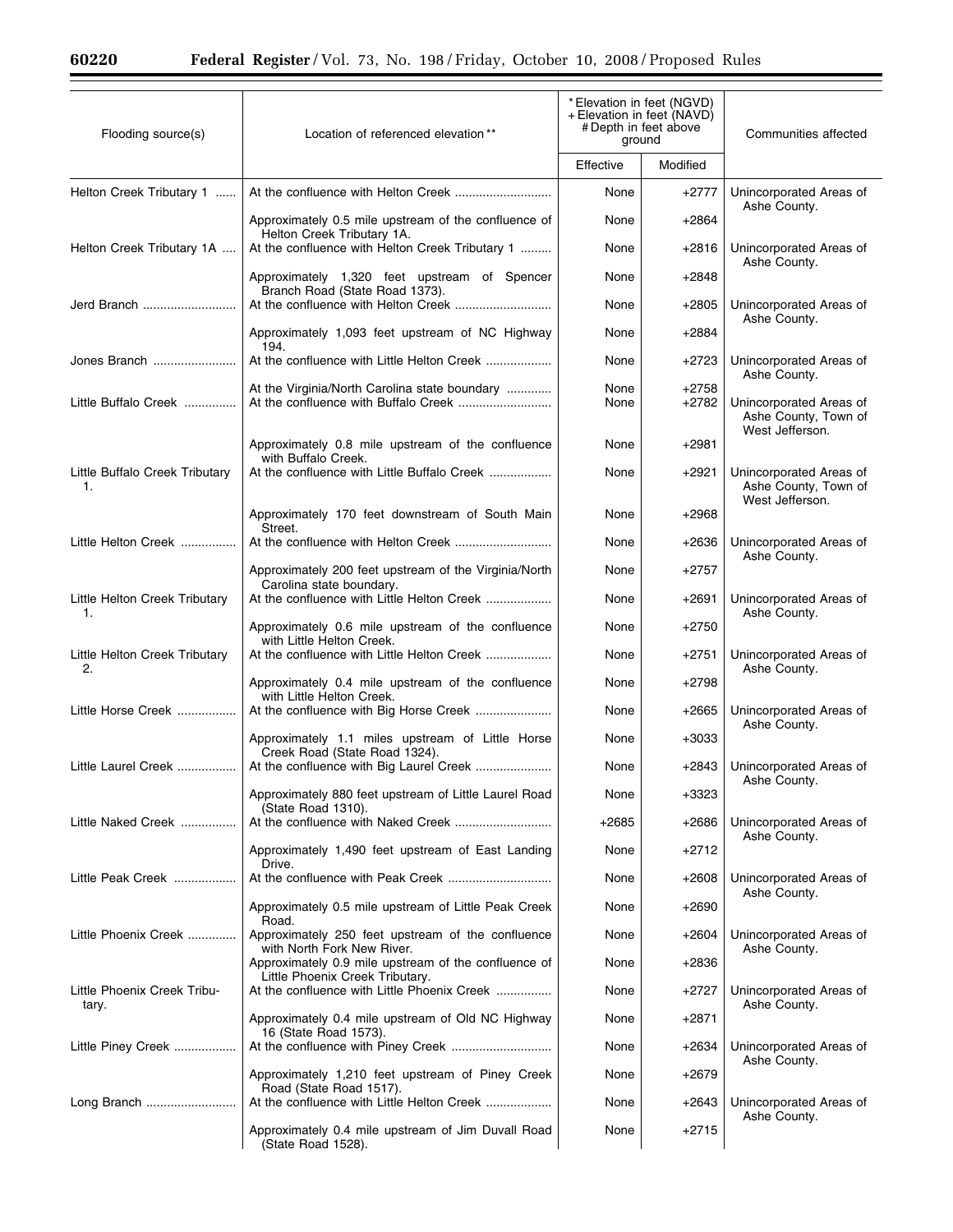| Flooding source(s)                           | Location of referenced elevation**                                                                                                   | * Elevation in feet (NGVD)<br>+ Elevation in feet (NAVD)<br># Depth in feet above<br>ground |                  | Communities affected                                          |  |
|----------------------------------------------|--------------------------------------------------------------------------------------------------------------------------------------|---------------------------------------------------------------------------------------------|------------------|---------------------------------------------------------------|--|
|                                              |                                                                                                                                      | Effective                                                                                   | Modified         |                                                               |  |
| Long Branch South                            | At the confluence with North Fork New River                                                                                          | $+2575$                                                                                     | +2577            | Unincorporated Areas of<br>Ashe County.                       |  |
|                                              | Approximately 500 feet upstream of Shatley Springs<br>Road (State Road 1574).                                                        | None                                                                                        | $+2648$          |                                                               |  |
| Middle Fork Little Horse<br>Creek.           | At the confluence with Little Horse Creek                                                                                            | None                                                                                        | $+2936$          | Unincorporated Areas of<br>Ashe County.                       |  |
|                                              | Approximately 0.9 mile upstream of East Big Springs<br>Road (State Road 1319).                                                       | None                                                                                        | +3082            |                                                               |  |
| Middle Fork Little Horse<br>Creek Tributary. | At the confluence with Middle Fork Little Horse Creek                                                                                | None                                                                                        | $+2995$          | Unincorporated Areas of<br>Ashe County.                       |  |
|                                              | Approximately 0.4 mile upstream of the confluence<br>with Middle Fork Little Horse Creek.                                            | None                                                                                        | $+3049$          |                                                               |  |
| Mill Creek                                   | Approximately 300 feet upstream of the confluence<br>with North Fork New River.                                                      | None                                                                                        | +2738            | Unincorporated Areas of<br>Ashe County.                       |  |
|                                              | Approximately 1.7 miles upstream of West Mill Creek<br>Road (State Road 1340).                                                       | None                                                                                        | +2935            |                                                               |  |
| Mill Creek (South)                           | Approximately 450 feet upstream of the confluence<br>with South Fork New River.                                                      | None                                                                                        | +2906            | Unincorporated Areas of<br>Ashe County.                       |  |
|                                              | Approximately 365 feet upstream of Mill Creek Road<br>(State Road 1109).                                                             | None                                                                                        | $+3051$          |                                                               |  |
| Naked Creek                                  | Approximately 0.5 mile upstream of the confluence<br>with South Fork New River.                                                      | $+2666$                                                                                     | $+2665$          | Unincorporated Areas of<br>Ashe County, Town of<br>Jefferson. |  |
|                                              | Approximately 400 feet upstream of South Main<br>Street.                                                                             | None                                                                                        | +2920            |                                                               |  |
| Naked Creek Tributary 2                      | At the confluence with Naked Creek<br>Approximately 1,190 feet upstream of West Main<br>Street.                                      | None<br>None                                                                                | +2908<br>$+2940$ | Town of Jefferson.                                            |  |
| Nathans Creek                                | Approximately 250 feet upstream of the confluence<br>with South Fork New River.                                                      | None                                                                                        | $+2579$          | Unincorporated Areas of<br>Ashe County.                       |  |
|                                              | Approximately 550 feet upstream of U.S. 221 High-<br>way.                                                                            | None                                                                                        | $+2718$          |                                                               |  |
| New River ………………………                          | Approximately 500 feet downstream of the Ashe/<br>Alleghany County boundary.                                                         | None                                                                                        | +2480            | Unincorporated Areas of<br>Ashe County.                       |  |
|                                              | At the confluence of the North Fork New River and<br>South Fork New River.                                                           | None                                                                                        | +2487            |                                                               |  |
| North Fork New River                         | At the confluence with New River and South Fork<br>New River.                                                                        | None                                                                                        | +2487            | Unincorporated Areas of<br>Ashe County.                       |  |
|                                              | Approximately 50 feet downstream of West Peak<br>Road (State Road 1119).                                                             | $+3021$                                                                                     | +3023            |                                                               |  |
| North Fork New River Tribu-<br>tary 1.       | At the confluence with North Fork New River                                                                                          | $+2506$                                                                                     | +2503            | Unincorporated Areas of<br>Ashe County.                       |  |
|                                              | Approximately 0.4 mile upstream of the confluence<br>with North Fork New River.                                                      | None                                                                                        | $+2557$          |                                                               |  |
| Obids Creek                                  | Approximately 350 feet upstream of the confluence<br>with South Fork New River.                                                      | None                                                                                        | +2718            | Unincorporated Areas of<br>Ashe County.                       |  |
|                                              | Approximately 250 feet upstream of Idlewild Road<br>(State Road 1003).                                                               | None                                                                                        | +2874            |                                                               |  |
| Old Field Branch                             | At the confluence with Big Horse Creek                                                                                               | None                                                                                        | +2660            | Unincorporated Areas of<br>Ashe County, Town of<br>Lansing.   |  |
|                                              | Approximately 0.5 mile upstream of Glenn King Road<br>(State Road 1519).                                                             | None                                                                                        | +2853            |                                                               |  |
| Old Field Creek                              | Approximately 1,400 feet upstream of the confluence<br>with South Fork New River.                                                    | None                                                                                        | +2874            | Unincorporated Areas of<br>Ashe County.                       |  |
|                                              | Approximately 0.7 mile upstream of Mulatto Mountain<br>Road (State Road 1145).                                                       | None                                                                                        | +3048            |                                                               |  |
| Old Field Creek (North)                      | Approximately 300 feet upstream of the confluence<br>with North Fork New River.                                                      | $+2565$                                                                                     | +2566            | Unincorporated Areas of<br>Ashe County.                       |  |
|                                              | Approximately 0.5 mile upstream of the confluence<br>with North Fork New River.                                                      | None                                                                                        | +2693            |                                                               |  |
| Peak Creek                                   | Approximately 1,500 feet upstream of the confluence<br>with South Fork New River.                                                    | None                                                                                        | +2604            | Unincorporated Areas of<br>Ashe County.                       |  |
| Pine Swamp Creek                             | Approximately 1.2 miles upstream of NC Highway 88<br>Approximately 850 feet upstream of the confluence<br>with South Fork New River. | None<br>None                                                                                | +2866<br>+2837   | Unincorporated Areas of<br>Ashe County.                       |  |
|                                              | Approximately 0.7 mile upstream of Idlewild Road<br>(State Road 1003).                                                               | None                                                                                        | $+3010$          |                                                               |  |

2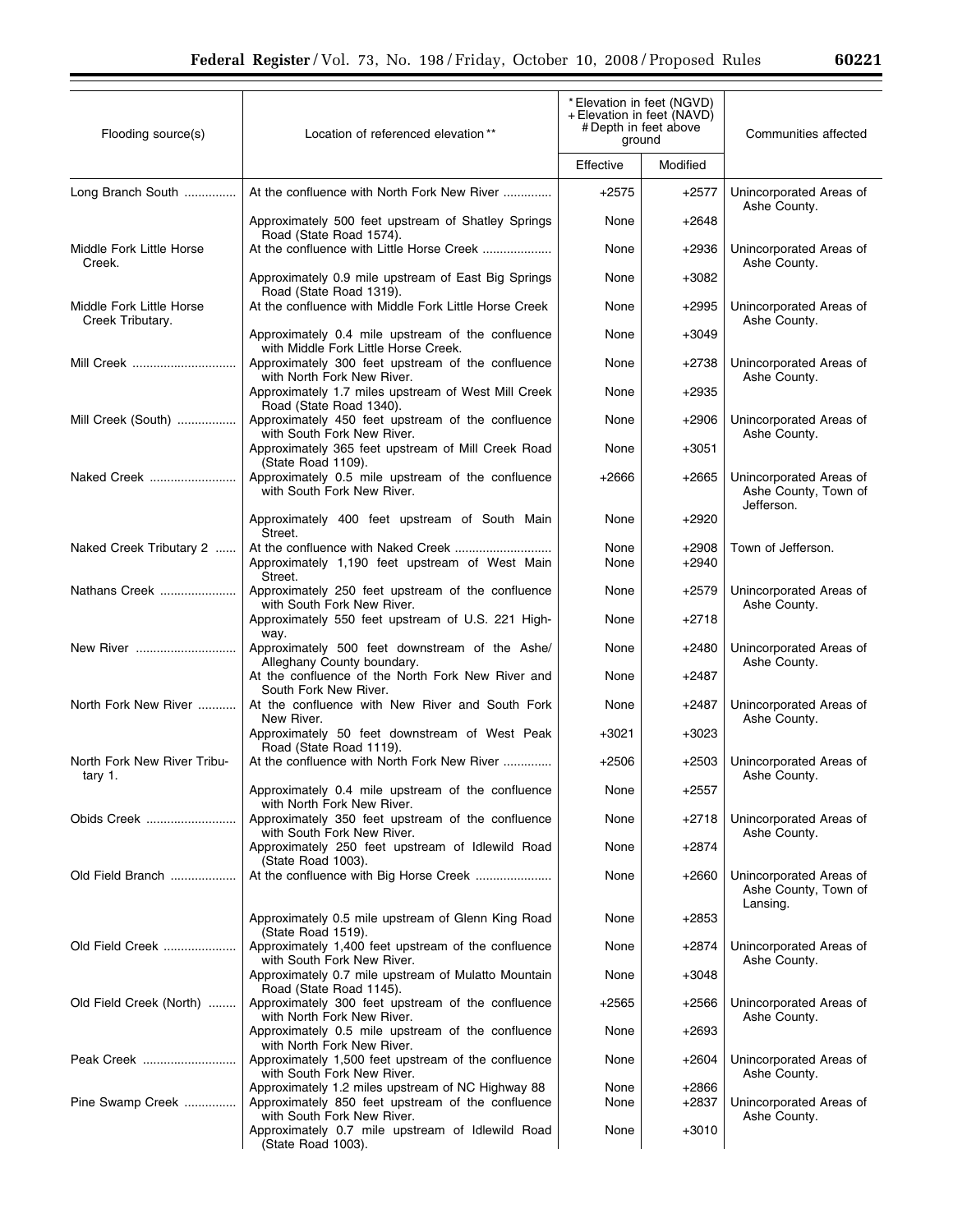| Flooding source(s)                     | Location of referenced elevation**                                                                                                   | * Elevation in feet (NGVD)<br>+ Elevation in feet (NAVD)<br># Depth in feet above<br>ground |                    | Communities affected                    |
|----------------------------------------|--------------------------------------------------------------------------------------------------------------------------------------|---------------------------------------------------------------------------------------------|--------------------|-----------------------------------------|
|                                        |                                                                                                                                      | Effective                                                                                   | Modified           |                                         |
| Piney Creek                            | Approximately 250 feet upstream of the confluence<br>with North Fork New River.                                                      | $+2625$                                                                                     | $+2624$            | Unincorporated Areas of<br>Ashe County. |
|                                        | Approximately 150 feet upstream of Piney Creek<br>Road (State Road 1517).                                                            | None                                                                                        | $+2685$            |                                         |
| Rich Hill Creek                        | At the confluence with North Fork New River                                                                                          | $+2800$                                                                                     | $+2799$            | Unincorporated Areas of<br>Ashe County. |
| Roan Creek                             | Approximately 1.1 miles upstream of NC Highway 88<br>Approximately 650 feet upstream of the confluence<br>with South Fork New River. | None<br>None                                                                                | $+2920$<br>$+2666$ | Unincorporated Areas of<br>Ashe County. |
|                                        | Approximately 340 feet upstream of Earl Sheets Road<br>(State Road 1625).                                                            | None                                                                                        | $+2919$            |                                         |
| Roaring Fork                           |                                                                                                                                      | None                                                                                        | $+2917$            | Unincorporated Areas of<br>Ashe County. |
|                                        | Approximately 0.4 mile upstream of Roaring Fork<br>Road (State Road 1320).                                                           | None                                                                                        | $+3078$            |                                         |
| Rock Creek                             | Approximately 120 feet upstream of NC Highway 88                                                                                     | None                                                                                        | $+2942$            | Unincorporated Areas of<br>Ashe County. |
| Shippy Branch                          | Approximately 1.4 miles upstream of NC 88 Highway<br>At the confluence with Little Helton Creek                                      | None<br>None                                                                                | +3125<br>$+2730$   | Unincorporated Areas of<br>Ashe County. |
| Silas Creek                            | At the Virginia/North Carolina state boundary<br>At the confluence with North Fork New River                                         | None<br>$+2580$                                                                             | $+2774$<br>$+2583$ | Unincorporated Areas of<br>Ashe County. |
|                                        | Approximately 1.0 mile upstream of the confluence of<br>Silas Creek Tributary 2.                                                     | None                                                                                        | $+2795$            |                                         |
| Silas Creek Tributary 1                |                                                                                                                                      | None                                                                                        | $+2691$            | Unincorporated Areas of<br>Ashe County. |
|                                        | Approximately 1,376 feet upstream of the confluence<br>with Silas Creek.                                                             | None                                                                                        | +2782              |                                         |
| Silas Creek Tributary 2                |                                                                                                                                      | None                                                                                        | $+2709$            | Unincorporated Areas of<br>Ashe County. |
|                                        | Approximately 1,516 feet upstream of the confluence<br>with Silas Creek.                                                             | None                                                                                        | $+2805$            |                                         |
| South Beaver Creek                     | Approximately 400 feet upstream of the confluence<br>with Beaver Creek.                                                              | None                                                                                        | +2792              | Unincorporated Areas of<br>Ashe County. |
| South Fork Little Horse<br>Creek.      | Approximately 1,800 feet upstream of Lakeside Drive<br>At the confluence with Little Horse Creek                                     | None<br>None                                                                                | $+2941$<br>$+2769$ | Unincorporated Areas of<br>Ashe County. |
|                                        | Approximately 785 feet upstream of Jack Jones Road<br>(State Road 1332).                                                             | None                                                                                        | $+2933$            |                                         |
| South Fork New River                   | At the confluence with New River and North Fork<br>New River.                                                                        | None                                                                                        | +2487              | Unincorporated Areas of<br>Ashe County. |
|                                        | Approximately 2.3 miles upstream of Kings Creek<br>Road (State Road 1308).                                                           | $+2525$                                                                                     | +2524              |                                         |
| South Fork New River Tribu-<br>tary 3. | Approximately 350 feet upstream of the confluence<br>with South Fork New River.                                                      | None                                                                                        | $+2685$            | Unincorporated Areas of<br>Ashe County. |
|                                        | Approximately 1,200 feet upstream of Claude Mash<br>Road (State Road 1158).                                                          | None                                                                                        | +2844              |                                         |
| South Fork New River Tribu-<br>tary 4. | Approximately 400 feet upstream of the confluence<br>with South Fork New River.                                                      | None                                                                                        | +2815              | Unincorporated Areas of<br>Ashe County. |
|                                        | Approximately 0.8 mile upstream of Lower Nettle<br>Knob Road (State Road 1181).                                                      | None                                                                                        | $+2894$            |                                         |
| Stagg Creek                            | Approximately 350 feet upstream of the confluence<br>with North Fork New River.                                                      | None                                                                                        | +2702              | Unincorporated Areas of<br>Ashe County. |
|                                        | Approximately 1.4 miles upstream of Staggs Creek<br>Road (State Road 1342).                                                          | None                                                                                        | $+2861$            |                                         |
| Three Top Creek                        | At the confluence with North Fork New River                                                                                          | +2857                                                                                       | +2858              | Unincorporated Areas of<br>Ashe County. |
| West Fork                              | Approximately 1,830 feet upstream of Bald Fork Road<br>At the confluence with Pine Swamp Creek                                       | None<br>None                                                                                | $+3273$<br>+2862   | Unincorporated Areas of<br>Ashe County. |
|                                        | Approximately 990 feet upstream of Creekside Drive                                                                                   | None                                                                                        | +3124              |                                         |

\* National Geodetic Vertical Datum.

+ North American Vertical Datum.

# Depth in feet above ground.

<sup>\*\*</sup> BFEs to be changed include the listed downstream and upstream BFEs, and include BFEs located on the stream reach between the referenced locations above. Please refer to the revised Flood Insurance Rate Map located at the community map repository (see below) for exact locations of all BFEs to be changed.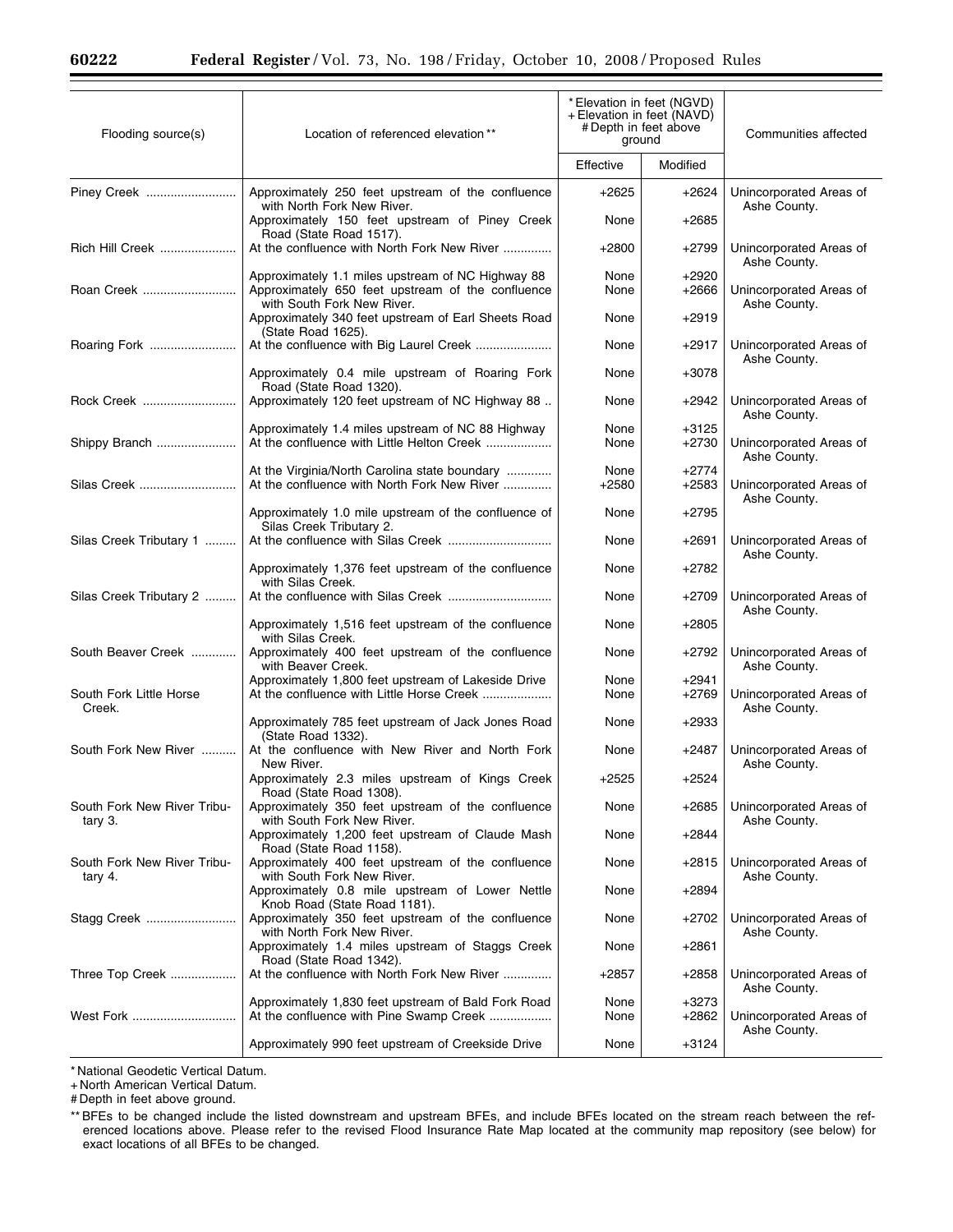| 6022: |  |
|-------|--|
|-------|--|

| Flooding source(s) | Location of referenced elevation ** | * Elevation in feet (NGVD)<br>+ Elevation in feet (NAVD)<br># Depth in feet above<br>ground |          | Communities affected |
|--------------------|-------------------------------------|---------------------------------------------------------------------------------------------|----------|----------------------|
|                    |                                     | Effective                                                                                   | Modified |                      |

Send comments to William R. Blanton, Jr., Chief, Engineering Management Branch, Mitigation Directorate, Federal Emergency Management Agency, 500 C Street, SW., Washington, DC 20472.

**ADDRESSES** 

# **Town of Jefferson**

Maps are available for inspection at Jefferson Town Hall, 302 East Main Street, Jefferson, NC.

## **Town of Lansing**

Maps are available for inspection at Lansing Town Hall, 173 B Street, Lansing, NC.

### **Town of West Jefferson**

Maps are available for inspection at West Jefferson Town Hall, 01 South Jefferson Avenue, West Jefferson, NC.

# **Unincorporated Areas of Ashe County**

Maps are available for inspection at Ashe County Building Inspector's Office, 150 Government Circle, Suite 2400, Jefferson, NC.

| Hertford County, North Carolina, and Incorporated Areas |                                                                                               |      |       |                                                                  |  |
|---------------------------------------------------------|-----------------------------------------------------------------------------------------------|------|-------|------------------------------------------------------------------|--|
| <b>Buckhorn Creek</b>                                   |                                                                                               | None | $+12$ | Town of Como, Unincor-<br>porated Areas of Hert-<br>ford County. |  |
|                                                         | Buckhorn<br>Approximately 1.1 miles upstream of<br>Church Road (State Road 1316).             | None | $+59$ |                                                                  |  |
| Chinkapin Swamp<br>.                                    | At the confluence with Barbegue<br>Swamp and<br>Chinkapin Creek.                              | None | $+13$ | Unincorporated Areas of<br>Hertford County.                      |  |
|                                                         | Approximately 0.9 mile upstream of the confluence<br>with Chinkapin Creek and Barbeque Swamp. | None | $+16$ |                                                                  |  |

\* National Geodetic Vertical Datum.

+ North American Vertical Datum.

# Depth in feet above ground.

\*\* BFEs to be changed include the listed downstream and upstream BFEs, and include BFEs located on the stream reach between the referenced locations above. Please refer to the revised Flood Insurance Rate Map located at the community map repository (see below) for exact locations of all BFEs to be changed.

Send comments to William R. Blanton, Jr., Chief, Engineering Management Branch, Mitigation Directorate, Federal Emergency Management Agency, 500 C Street, SW., Washington, DC 20472. **ADDRESSES** 

## **Town of Como**

Maps are available for inspection at Como Town Clerk's Residence, 633 Woodland Drive, Murfreesboro, NC.

## **Unincorporated Areas of Hertford County**

Maps are available for inspection at Hertford County Planning Department, 704 North King Street, Winton, NC.

# **Yakima County, Washington, and Incorporated Areas**  Naches River ........................ Approximately 300 feet downstream of I–82 ............... None +1185 Unincorporated Areas of Yakima County, City of Yakima, Town of Naches, Town of Selah. Approximately .74 miles upstream of Hwy 12  $\ldots$ ............ None +1632 Naches River Split Flow A .... Approximately at Pence Road ...................................... None +1170 Unincorporated Areas of Yakima County. Approximately .57 miles upstream of Cypress Road  $\dots$  +1192 +1241

\* National Geodetic Vertical Datum.

+ North American Vertical Datum.

# Depth in feet above ground.

\*\* BFEs to be changed include the listed downstream and upstream BFEs, and include BFEs located on the stream reach between the referenced locations above. Please refer to the revised Flood Insurance Rate Map located at the community map repository (see below) for exact locations of all BFEs to be changed.

Send comments to William R. Blanton, Jr., Chief, Engineering Management Branch, Mitigation Directorate, Federal Emergency Management Agency, 500 C Street, SW., Washington, DC 20472.

### **ADDRESSES**

## **City of Yakima**

Maps are available for inspection at 129 N. 2nd St., Yakima, WA 98901.

## **Town of Naches**

Maps are available for inspection at 29 E. Second Street, Naches, WA 98937.

### **Town of Selah**

Maps are available for inspection at 115 W. Naches Ave., Selah, WA 98942.